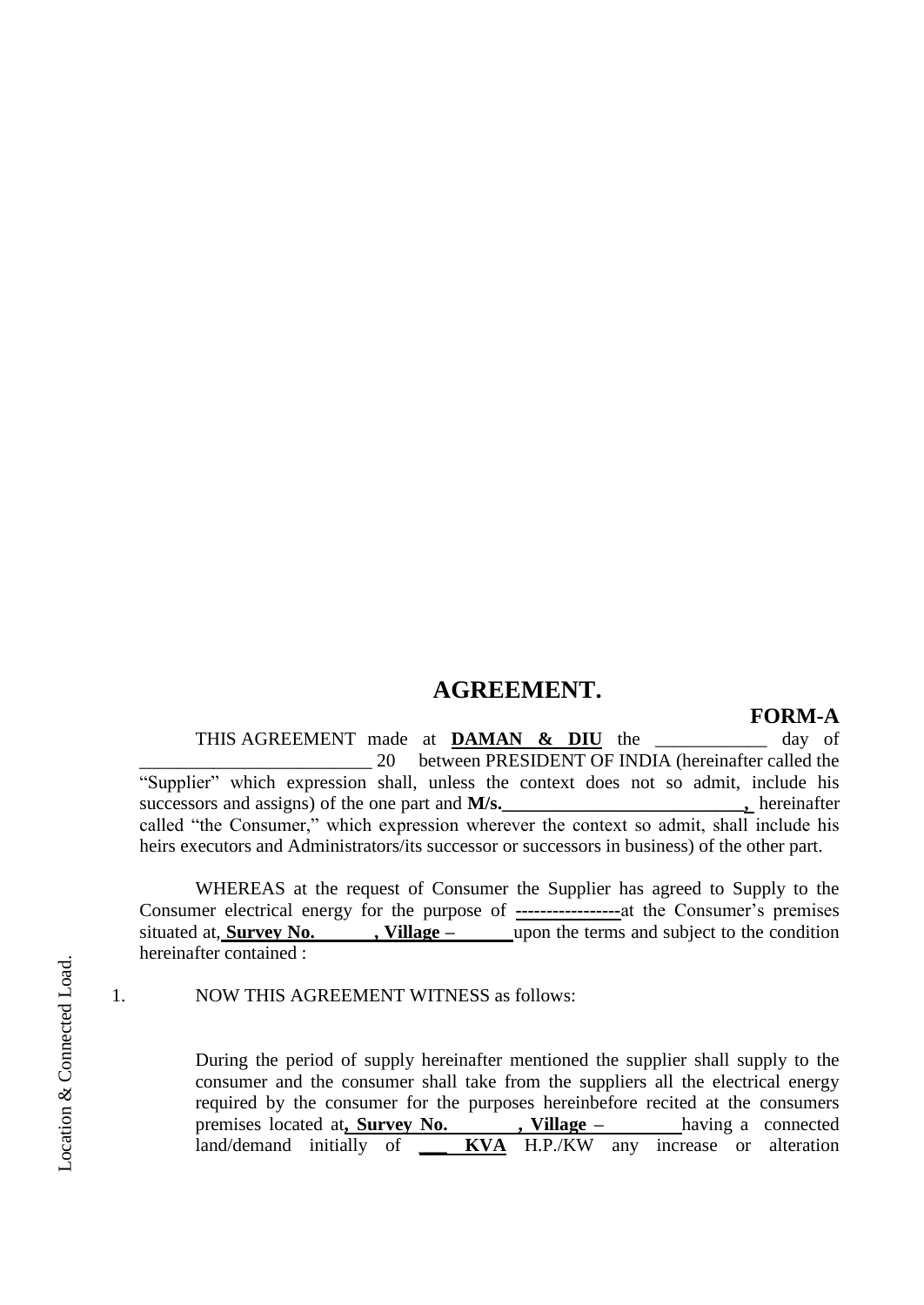in connected land/demand shall by notifying by the consumer to the Engineer(Electrical) Government of Daman & Diu (hereinafter referred to as the Engineer which expression shall include any other officer authorised by the supplier to perform the functioned of the Engineer (Electrical) specified in the agreement and any other officer or officer authorised by the Engineer (Electrical) before being connected to the source of supply and shall be connected only after it is examined, tested and approved by the Engineer (Electrical).

- 2. (a) The Supplier shall commence to lay the service line only after he is satisfy that the Consumer has the requisite equipment at site to receive power and will be in a position to utilise it within one month from the date to be notified by the local officer of the Electricity Department which shall be the date by which time the service line is expected to be completed.
	- (b) If in the opinion of the Engineer (Electrical) the Consumer is unable to commence to take supply from date for causes beyond his control the dates of commencement of supply shall be such other date as the Engineer (Electrical) may determine and the opinion and the decision of the Engineer (Electrical) in this behalf shall be final and binding on the consumer.
	- (c) The Consumer shall become liable to pay the supplier, the amounts of minimum charges and minimum guarantee as herein after provided from the aforesaid date under clause (a ) or from the date determined by the Engineer (Electrical) under clause (B) as the case may be.
- 3. (a) The consumer shall pay to the supplier every month at the office of the Engineer (Electrical) or as may be otherwise required, charges for the electrical energy supplied to the consumer during the preceding month at the rates specified at the suppliers standard rates schedule applicable to the class of service and in force time to time with such revisions increasing or decreasing rates and such revised rates from the date specified shall apply to such consumers during and for the unexpired period of the present agreement. A copy of the current rate schedule applicable to this Agreement is set out in the first schedule attached hereto.
	- (b) The rate set out in the Schedule does not include any tax, duty or other direct or indirect charges on electrical energy that may be payable in accordance with any law in force or which may increase cost of production. Such charges shall be payable by the Consumer in addition to the tariff charges.
	- 4. The Consumer shall pay to the Supplier on demand at the office of the Engineer (Electrical) or may be otherwise required the cost of service line in accordance with Chapter No. 8 of the Joint Electricity Regulatory Commission (Electricity Supply Code) Regulations, 2010.
	- 5. In the event of the Consumer requesting for an increasing in his connected load after the commencement of supply, if the same is made available by the Supplier at any additional, the Consumer shall pay such contribution towards the cost of such increase as may be determined by the Engineer(Electrical) in his absolute discretion.

Comments of Comments of Supply

> Charges for Supply Charges for Supply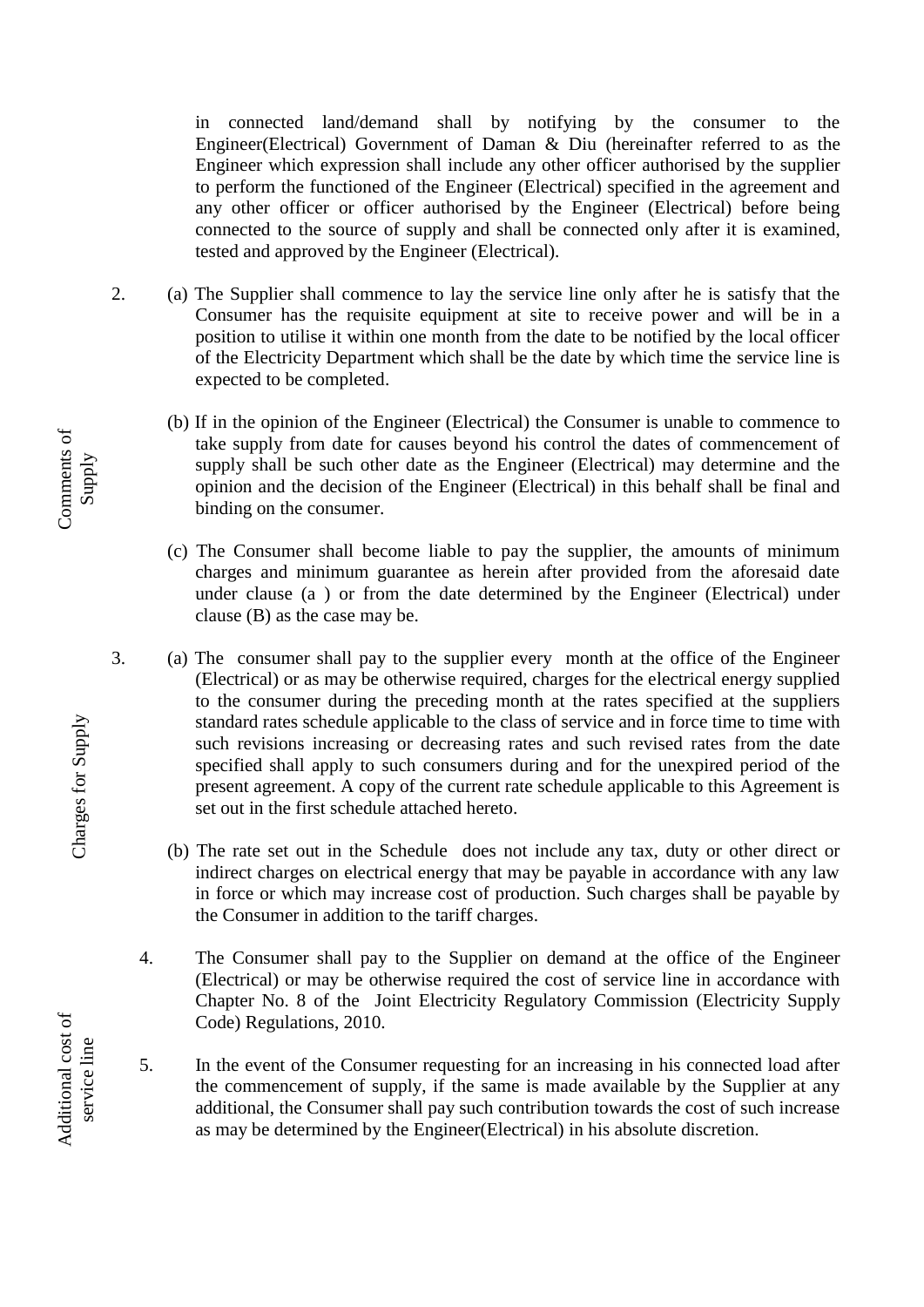6. In consideration, of the special obligations assumed  $\&$ /or investments made by the Supplier of the benefit of the Consumer, of the Consumer hereby guarantees that the total annual charges payable by the consumer for the electrical energy consumed by the Consumer here under shall not be less than Rs. Subject to the monthly minimum charges payable as per regulation 8.1 of Joint Electricity Regulatory Commission (Electricity Supply Code) Regulations, 2010.

Although the Consumer will be billed for actual energy consumed every month or as may be hereafter be decided by the supplier, the difference between the guaranteed minimum charges and the actual charges paid by the consumer, if the some are less than the guaranteed minimum at the end of each 12 month's period shall be paid by the consumer to the Supplier at the office of the Engineer (Electrical) or as may be otherwise required within 14 days from the date of bill thereof,

Provided that in the event of any increase in connected load under clauses (1) hereof, the amount of minimum guarantee stated above shall be liable to be adequately increased to such extent as may be determined by the Engineer (Electrical)

7. The period of supply of electrical energy under this Agreement shall be minimum period of 2/3 years from the date of commencement of supply and from month to month thereafter. The Consumer may determine this agreement at any time after the said period of 2/3 years after giving to the Engineer (Electrical) not less than one calender month notice in writing in that behalf and upon the expiration of the period of such notice this Agreement shall cease and determine.

Provided always that the Consumer may at any time with the previous written consent of the Engineer (Electrical) Transfer his rights under this Agreement to any other person approved by the Engineer (Electrical) and upon execution by the such transferee of a valid assignment this Agreement shall become binding on the transferee and supplier as from the date execution and take effect in all respects as if the transferee has originally been party hereto in place of the consumer who shall hence forth be discharged from any further liability under or in respect hereof . However to any claim by the supplier against the Consumer irrespective of any prior breach of this Agreement by the consumer.

- 8. (a) Joint Electricity Regulatory Commission (Electricity Supply Code) Regulations, 2010 for supply of electrical energy of the Supplier for the time being in force and as amended by the Commission from time to time as set out in the Second Schedule here to shall be deemed to be part of the Agreement and shall govern the parties here to in so far as applicable.
	- (b)Nothing contained in this Agreement or any amendment thereof shall restrict any rights. Obligations and discretion which the supplier may desire under any legislation relating to the supply of electricity enacted during the period of this Agreement
- 9. In All matters no herein specified provided for the provision of the Indian Electricity Act. 2003 as amended from time, to time, Joint Electricity Regulatory Commission (Electricity Supply Code) Regulations, 2010 or such other enactment governing the supply and use electric energy and the Rules and the Regulations for the time being in force thereunder shall apply.

Period of Supply Period of Supply